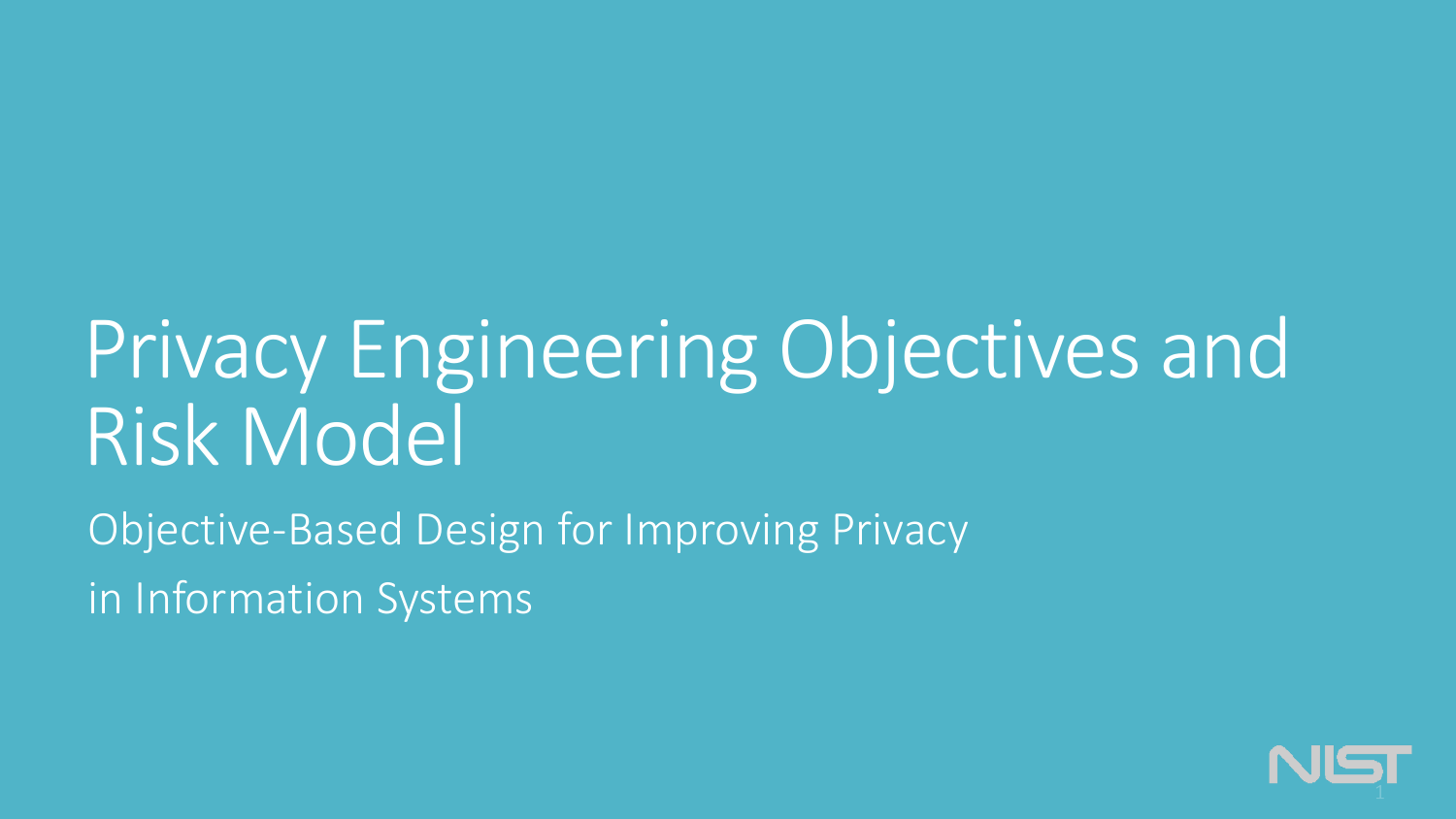### NIST research has a broad impact



Facilitates trade and fair commerce





Advances manufacturing and services



Improves public safety and security



Improves quality, ensures uniformity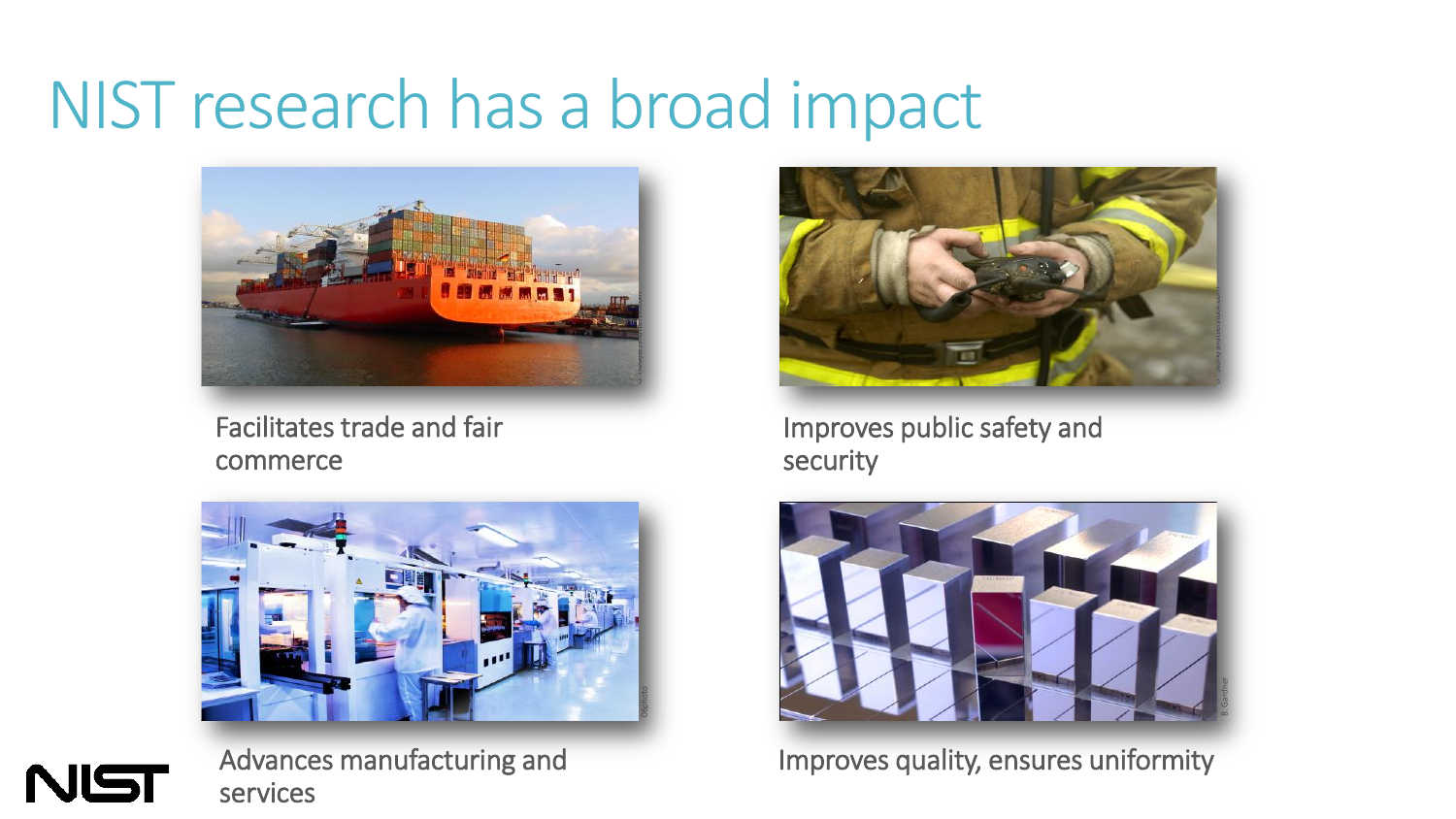### **NIST Partnerships**

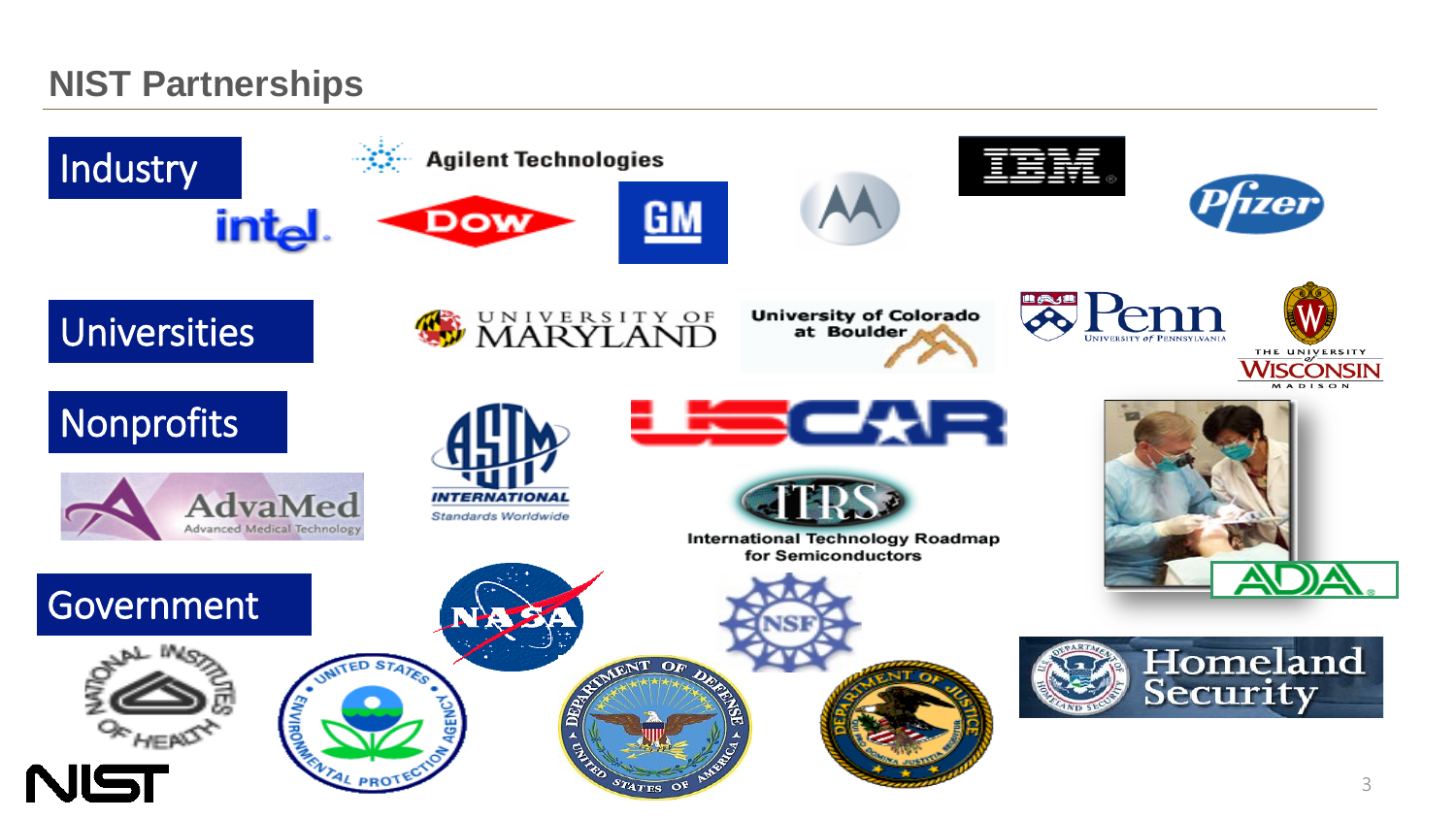## First Privacy Engineering Workshop

Purpose:

- Consider analogous models
	- Focus on objectives
- Identify distinctions

Key Outcomes:

- Communication gap
- Positive interest in a risk management model

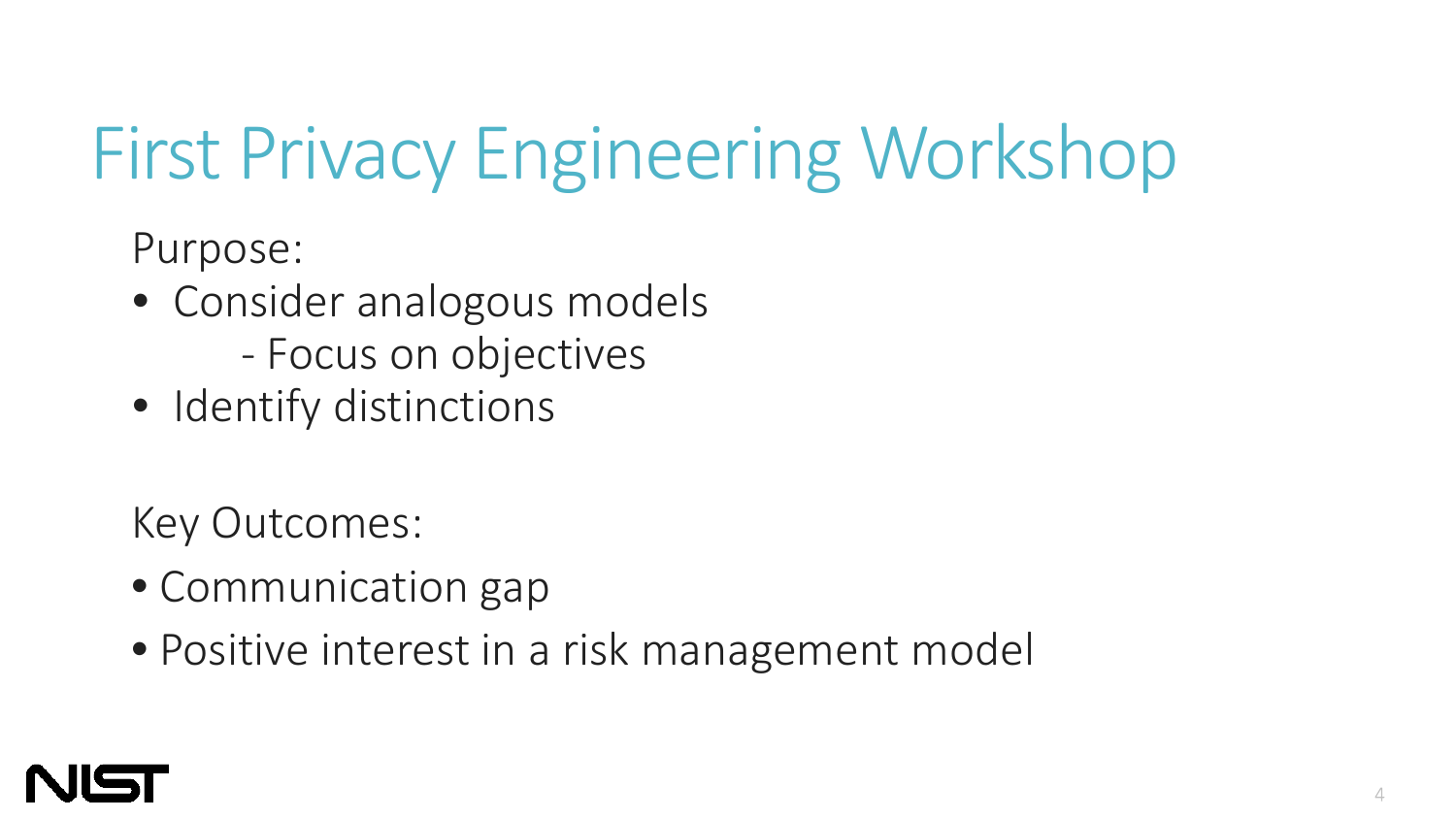

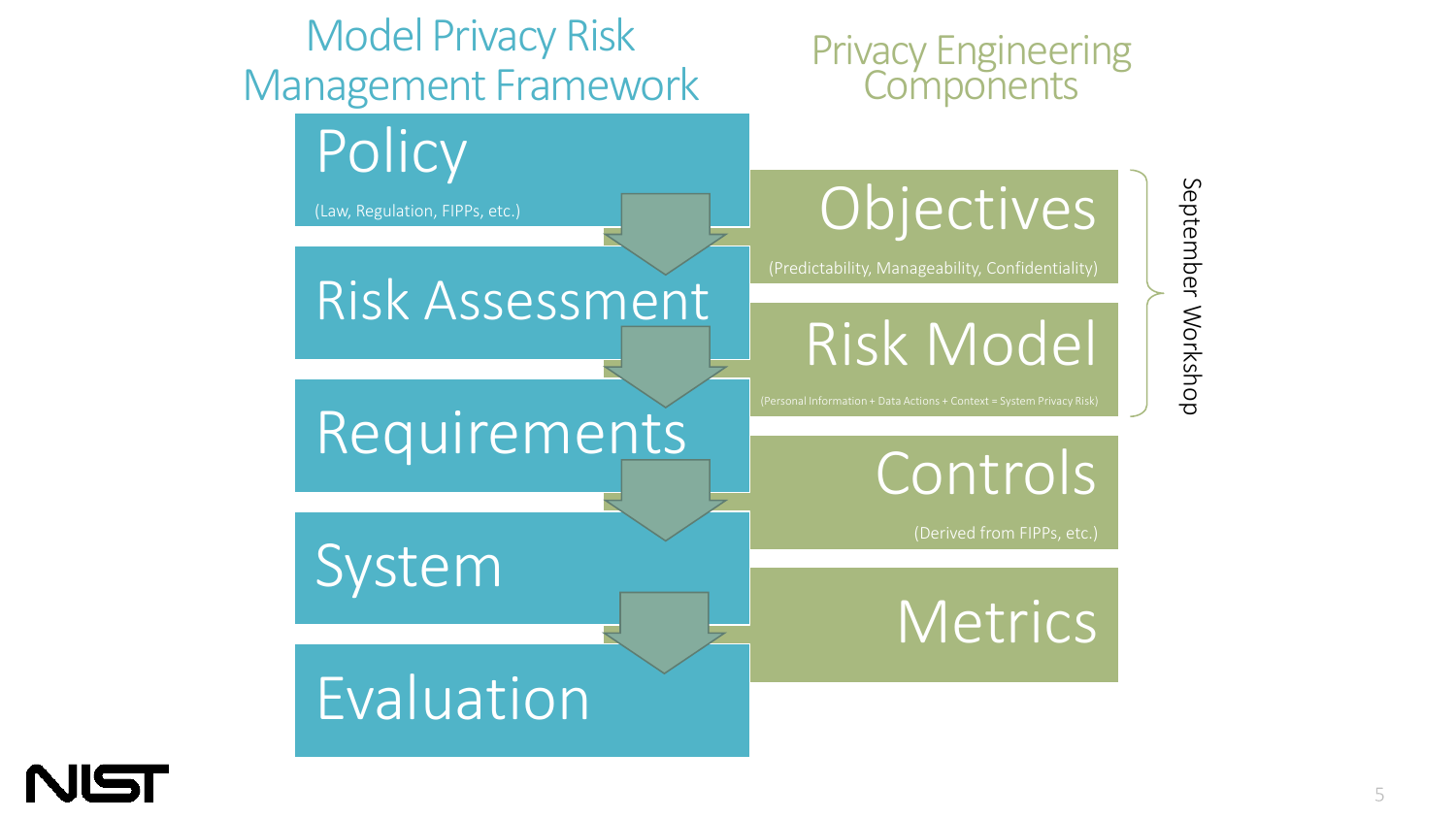

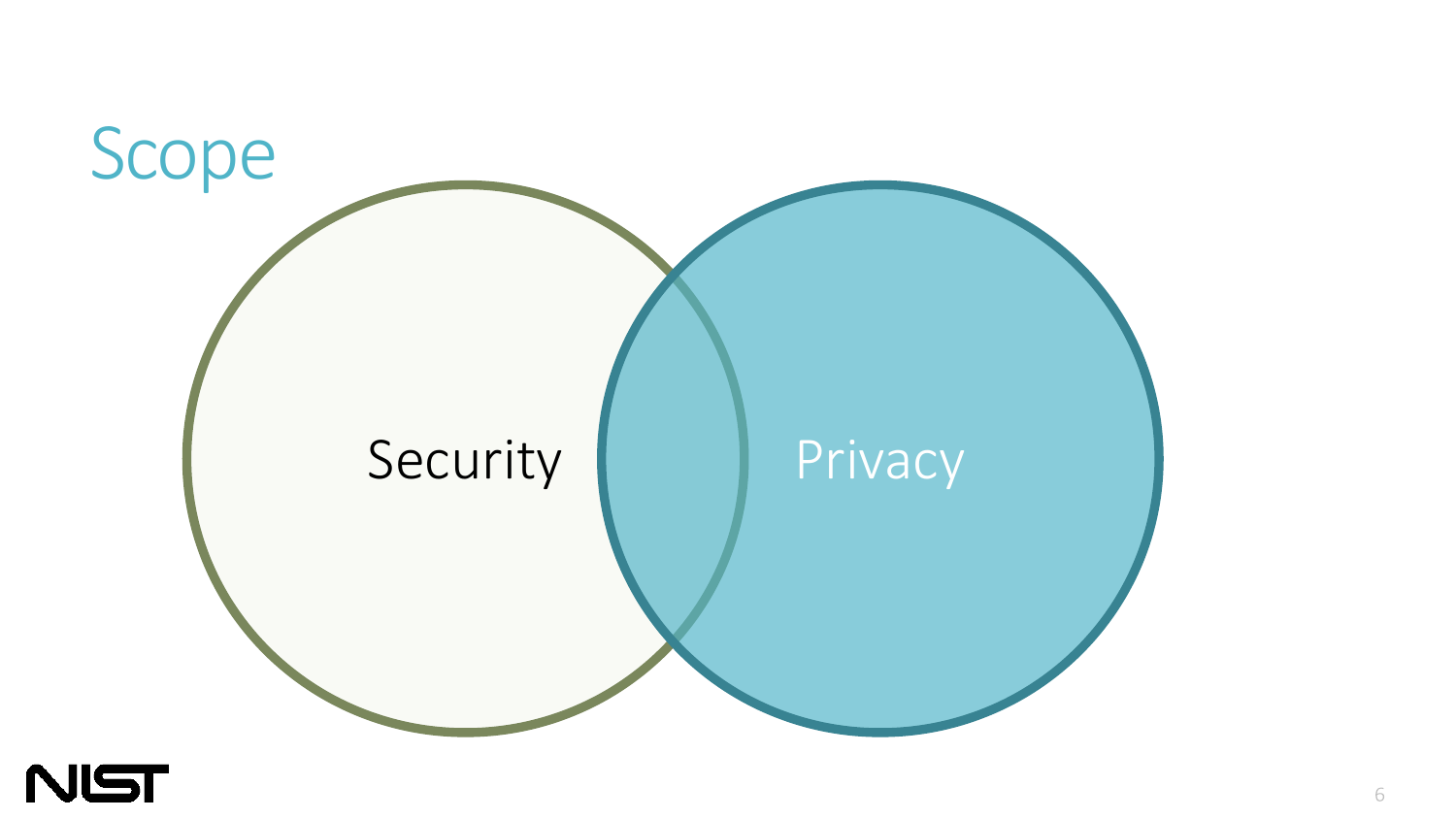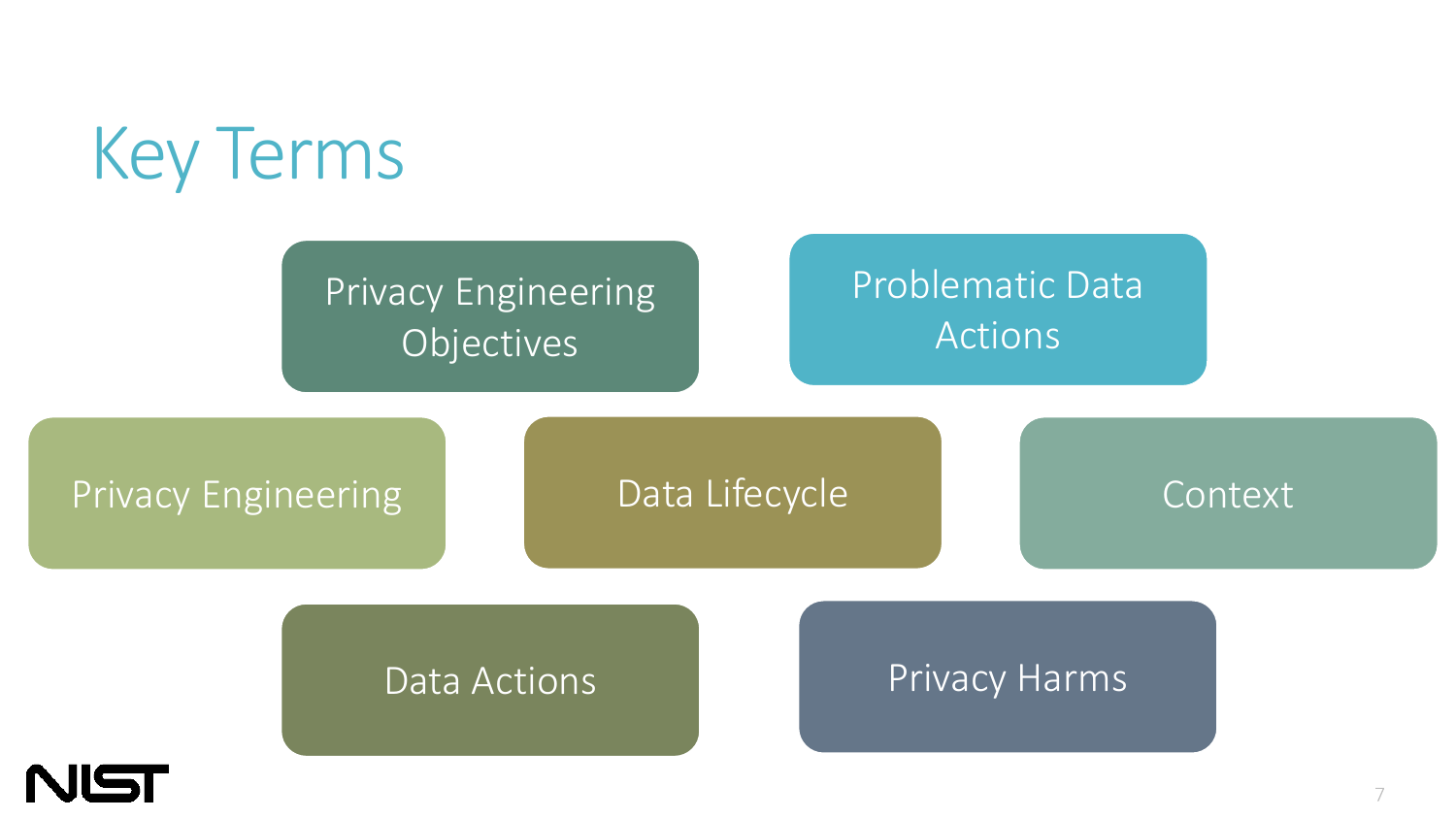# Privacy Engineering Objectives

Outcome-based objectives that guide design requirements to achieve privacy-preserving information systems.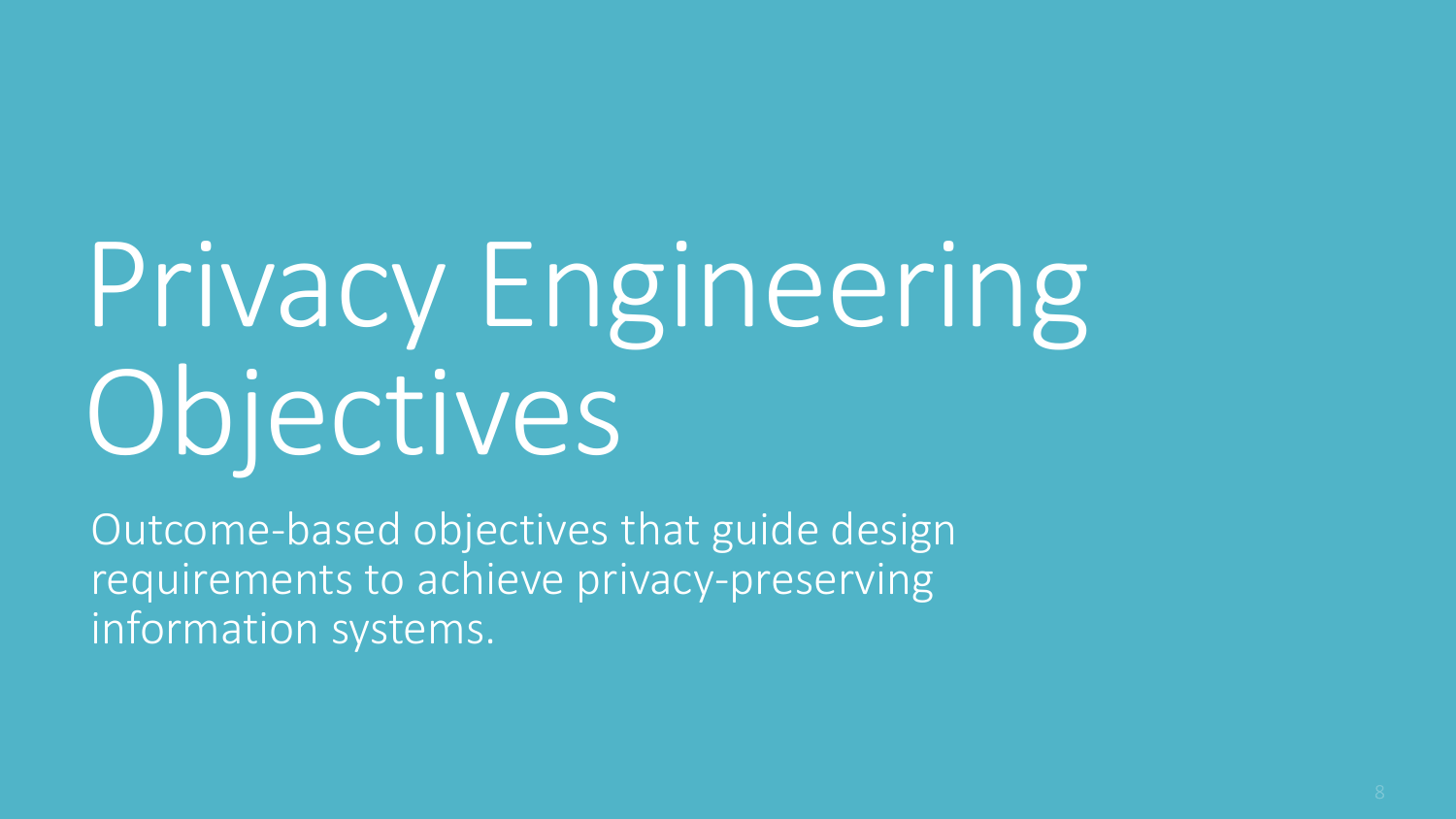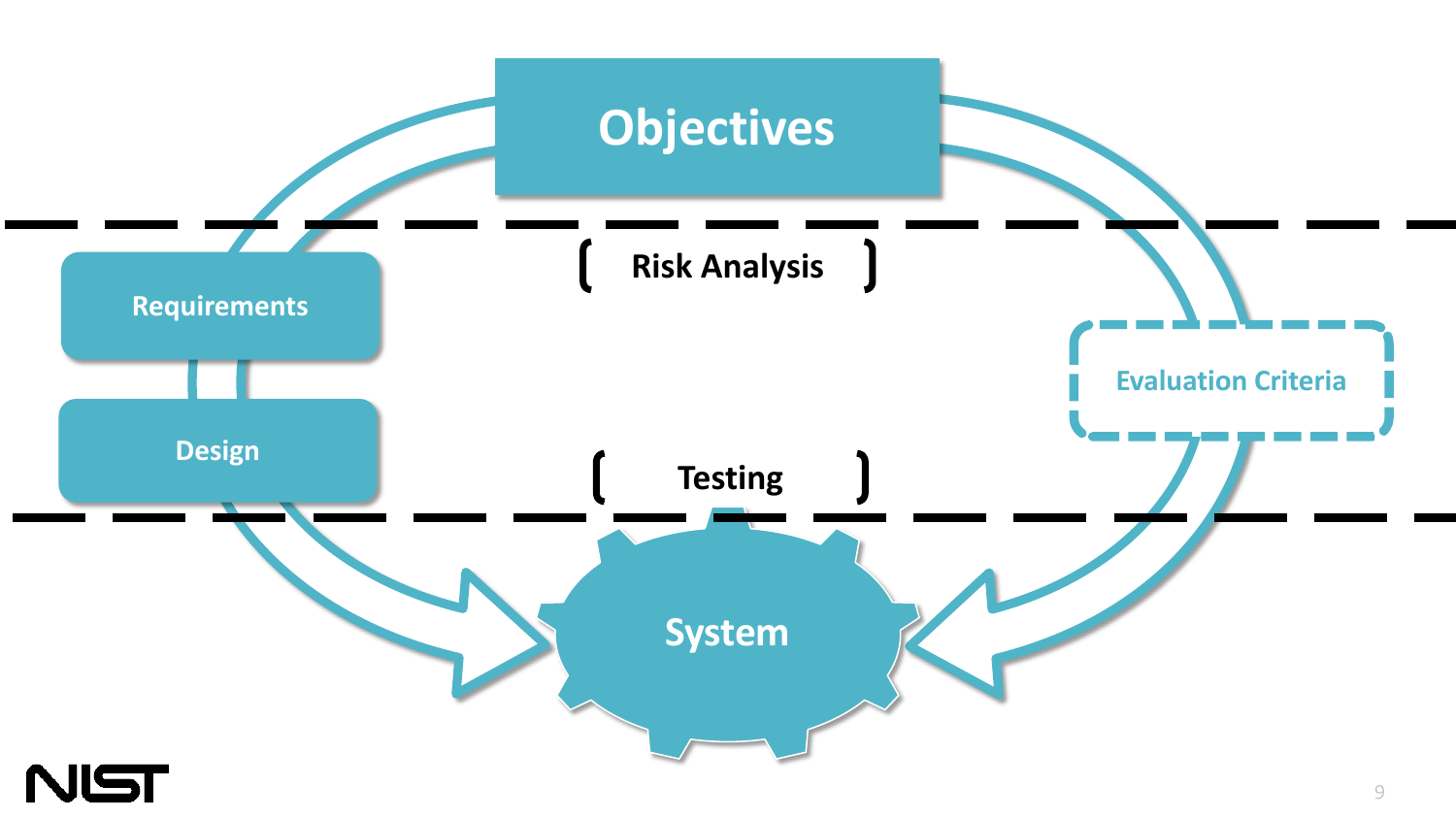## The Privacy Triad

- The objectives are characteristics of the system, not role-based.
- The objectives support policy
- Aligning the privacy and security overlap

**Predictability**<br>Enabling reliable assumptions about the rationale for the collection of personal information and the data actions to be taken with that personal information.

### Manageability

Providing the capability for authorized modification of personal information, including alteration, deletion, or selective disclosure of personal information.

### Confidentiality

Preserving authorized restrictions on information access and disclosure, including means for protecting personal privacy and proprietary information. (NIST SP 800-53, rev 4)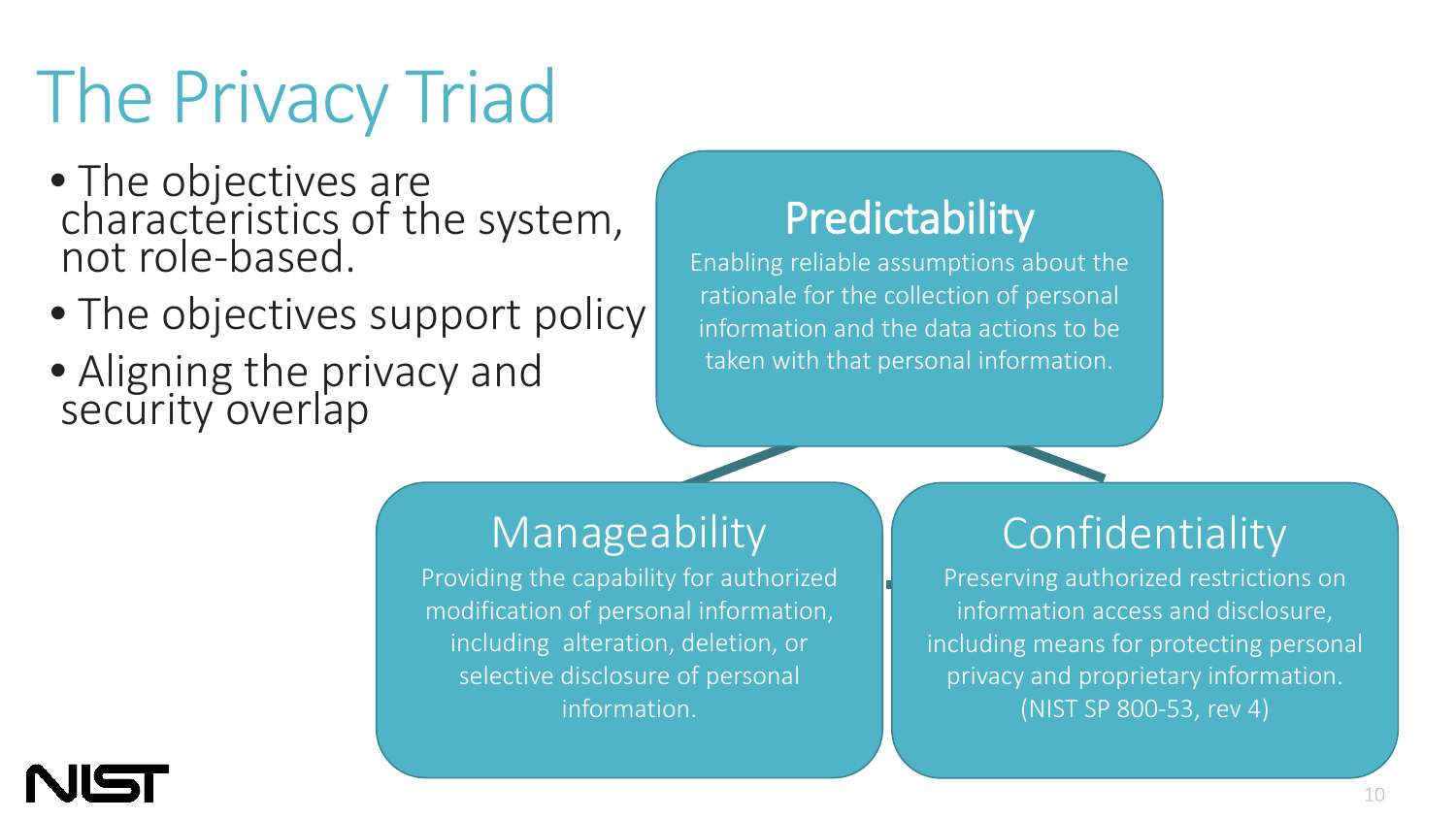# System Privacy Risk Model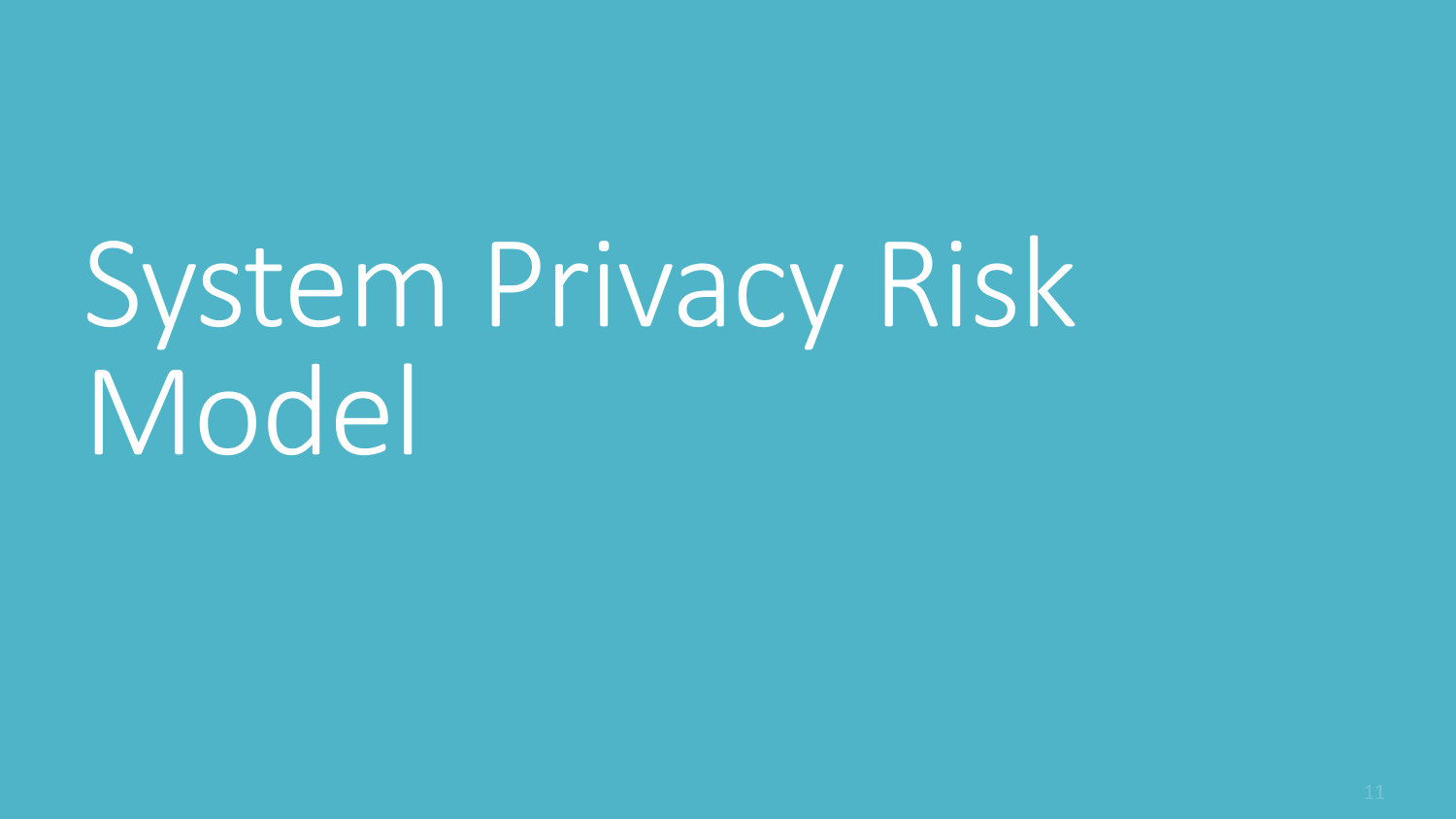## Security Risk Equation

### Security Risk = Vulnerability \* Threat \* Impact

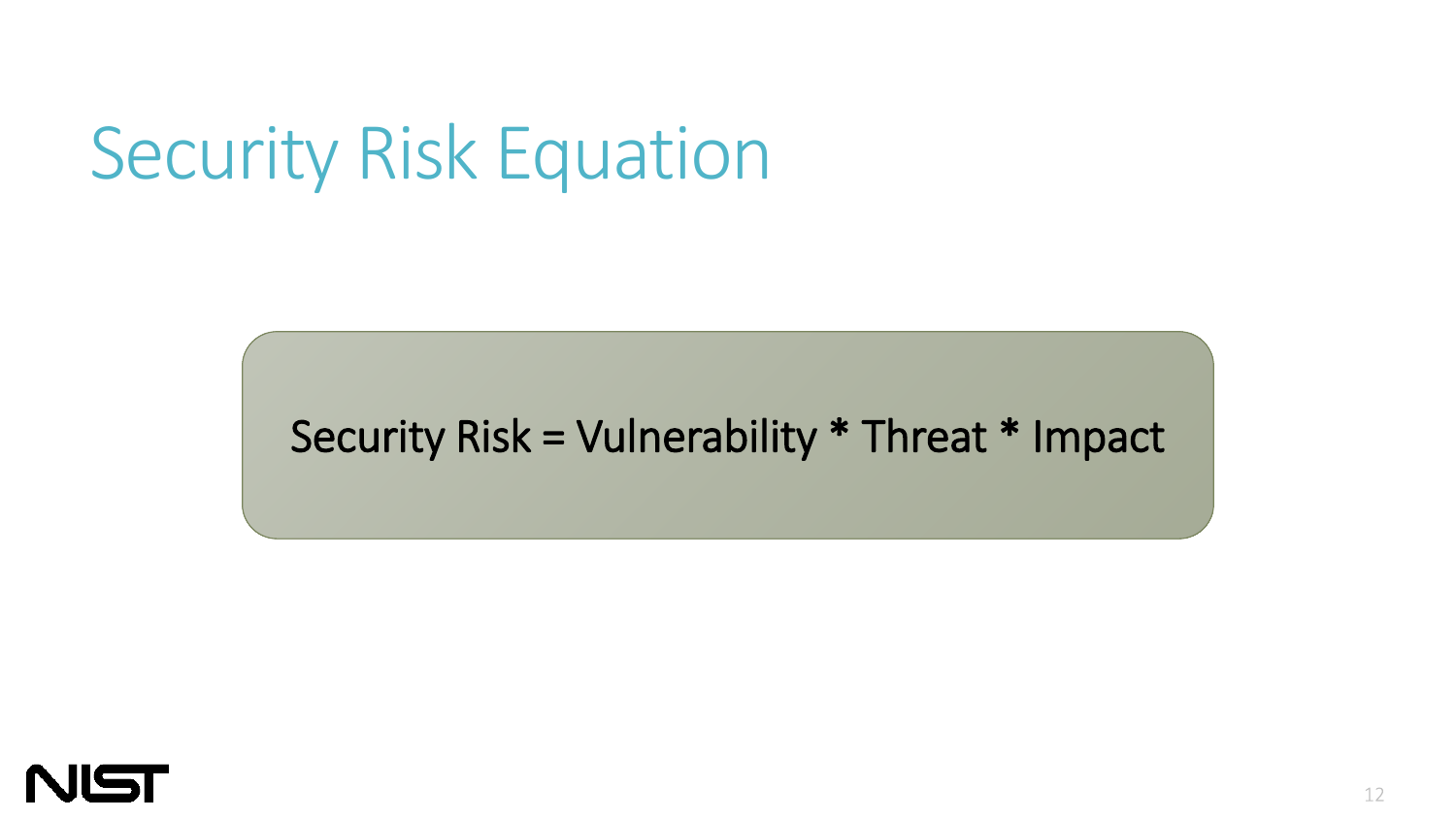## System Privacy Risk Equation

System privacy risk is the risk of problematic data actions occurring



Personal Information Collected or Generated \* Data Actions Performed on that Information \* Context = System Privacy Risk

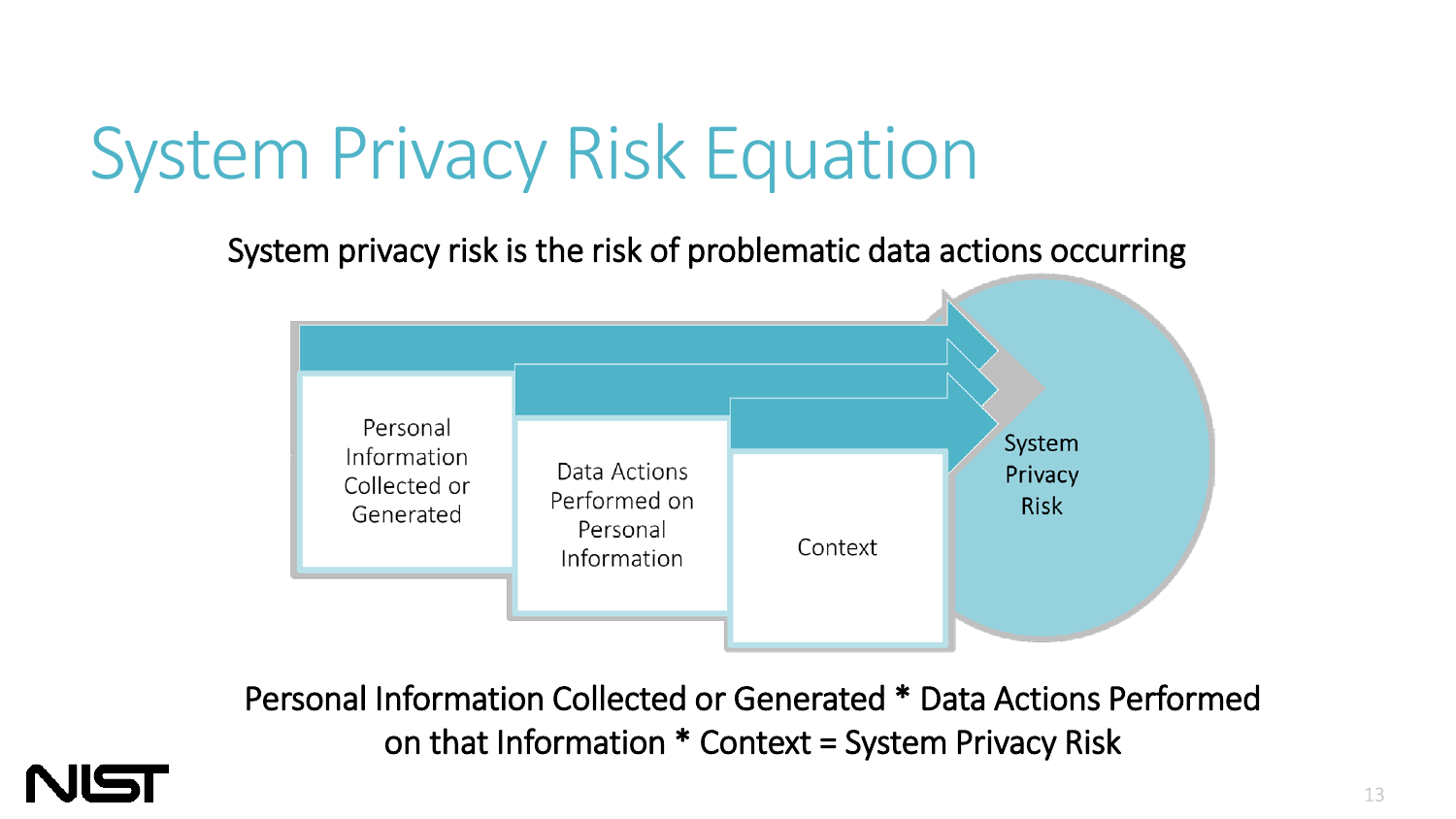## **Context**

"Context" means the circumstances surrounding a system's collection, generation, processing, disclosure and retention of personal information.

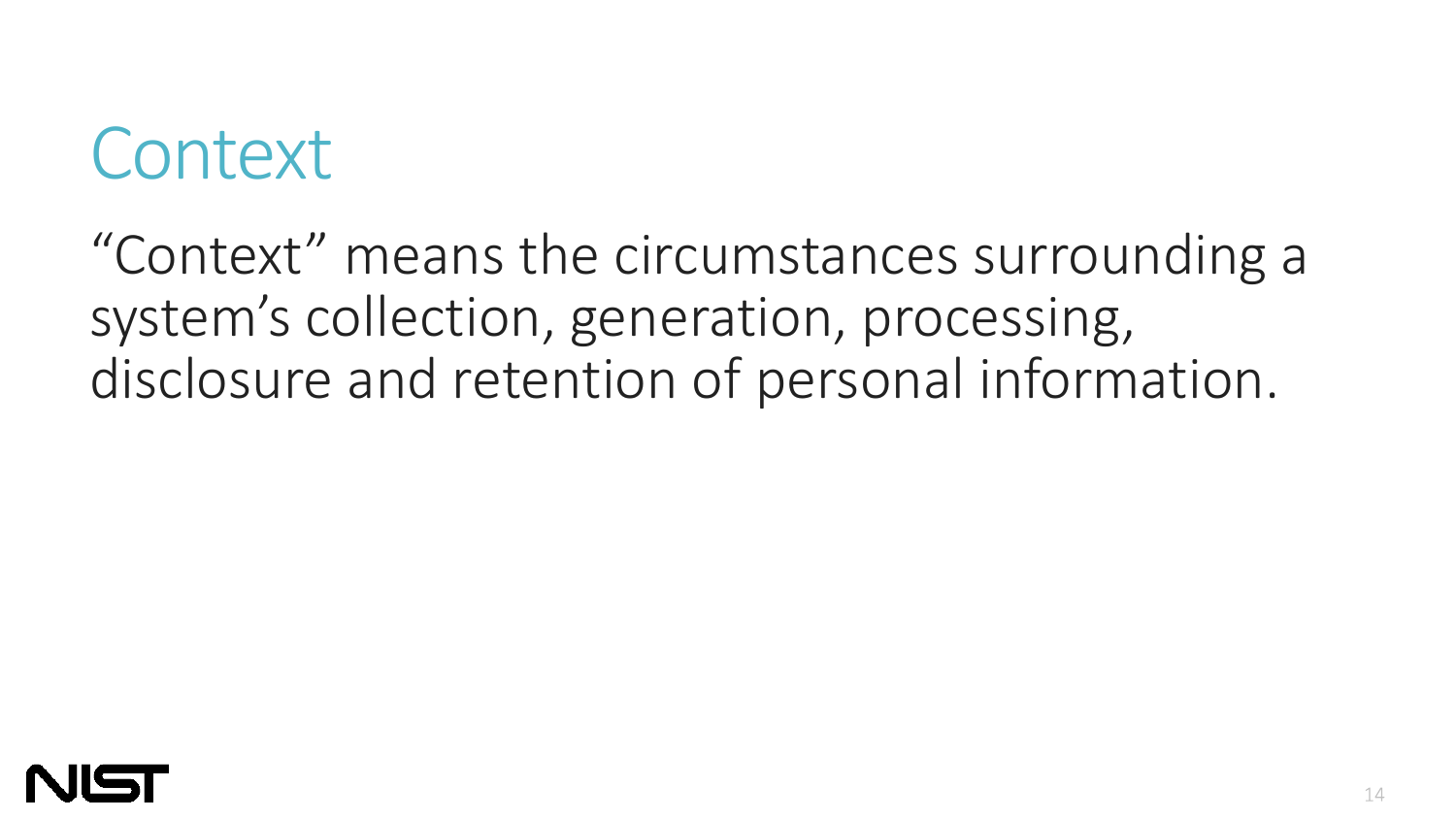## Problematic Data Actions and Privacy Harms

Distinguish data actions that give rise to harms and actual harms

> Problematic Data Actions

Validation of the objectives and the risk model

Privacy Harms

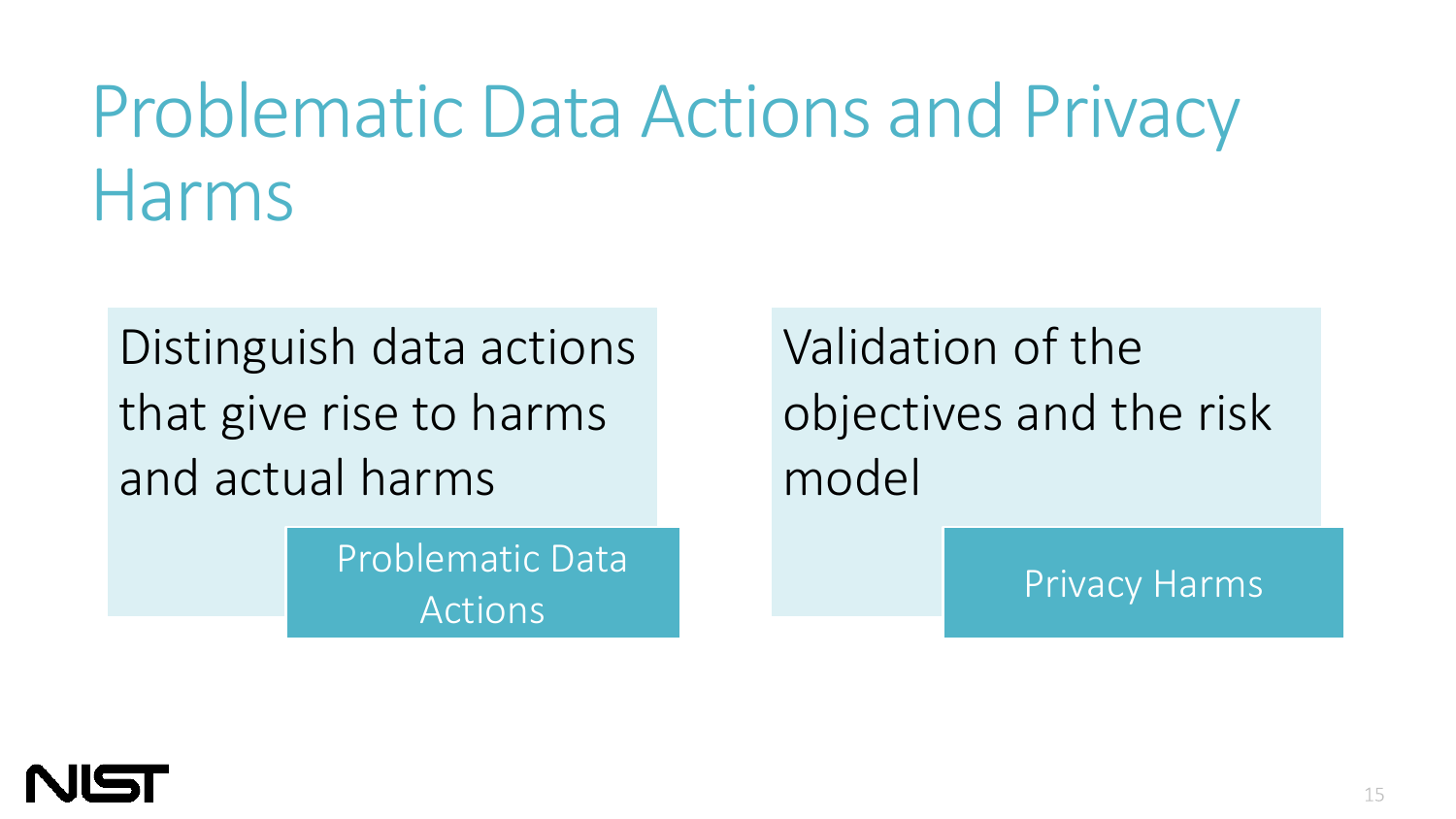## Privacy Engineering Definition

Privacy engineering is a collection of methods to support the mitigation of risks to individuals of loss of self-determination, loss of trust, discrimination and economic loss by providing predictability, manageability, and confidentiality of personal information within information systems.

> Information Security: *The protection of information and information systems from unauthorized access, use, disclosure, disruption, modification, or destruction in order to provide confidentiality, integrity, and availability. [44 U.S.C., SEC. 3542]*

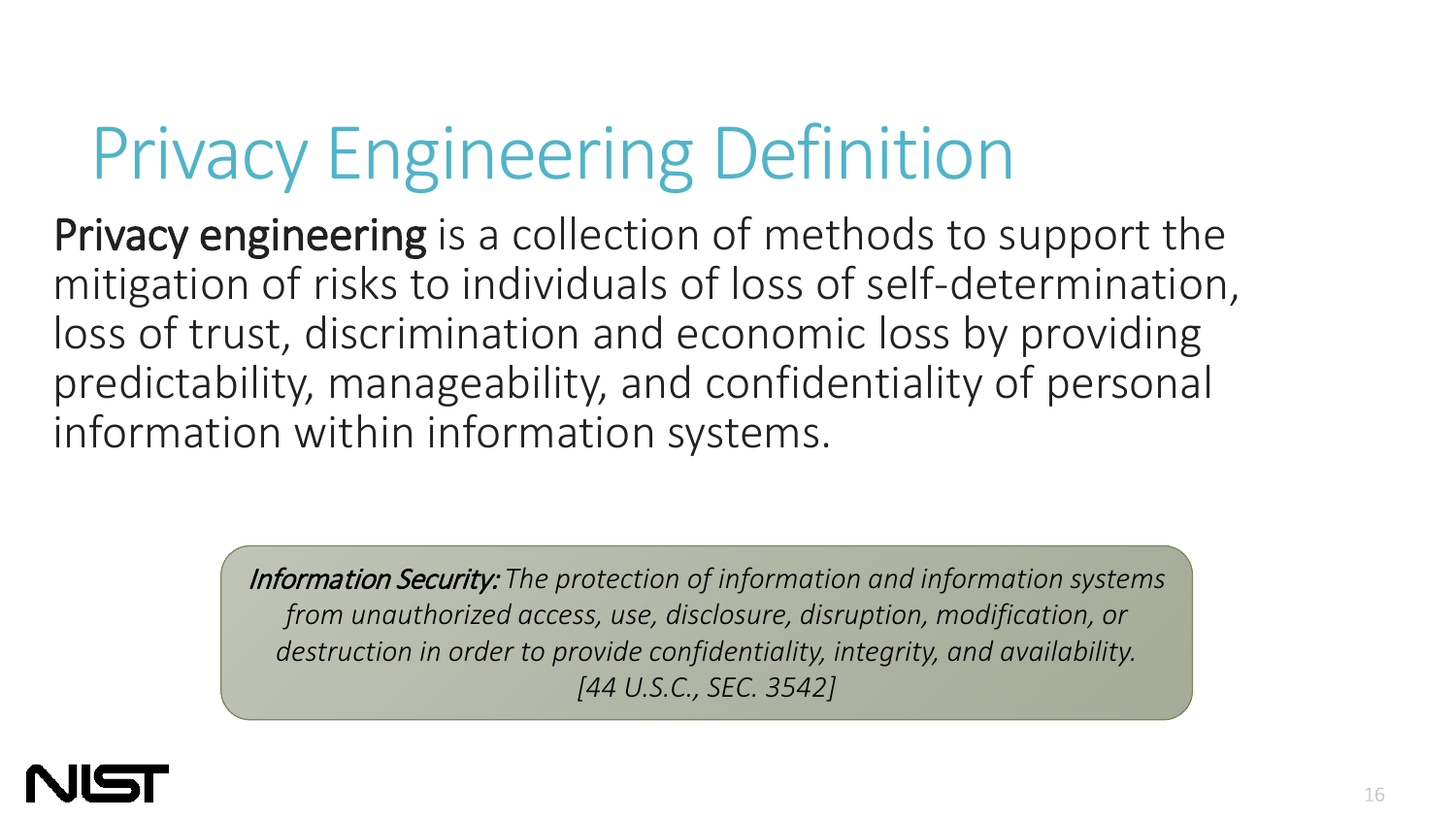#### Illustrative Mapping of Privacy Engineering Objectives to Problematic Data Actions

| <b>Data Lifecycle Phase</b> | <b>Normal Data Action</b>                     | <b>Problematic Data Action</b>  | <b>Potential Harms</b>                                               |
|-----------------------------|-----------------------------------------------|---------------------------------|----------------------------------------------------------------------|
| <b>Predictability</b>       |                                               |                                 |                                                                      |
| Collection                  | Service Initiation                            | <b>Induced Disclosure</b>       | Power Imbalance, Loss of Autonomy                                    |
| Processing                  | Aggregation                                   | <b>Unanticipated Revelation</b> | Stigmatization, Power Imbalance, Loss of Trust,<br>Loss of Autonomy  |
| Processing                  | System monitoring                             | Surveillance                    | Power Imbalance, Loss of Trust, Loss of Autonomy,<br>Loss of Liberty |
| <b>Manageability</b>        |                                               |                                 |                                                                      |
| <b>Disclosure</b>           | <b>Authorized Attribute</b><br><b>Sharing</b> | <b>Distortion</b>               | Stigmatization, Power Imbalance, Loss of Liberty                     |
| Disposal                    | <b>Normal Account</b><br><b>Deletion</b>      | <b>Unwarranted Restriction</b>  | Exclusion, Economic Loss,<br>Loss of Trust                           |
| <b>Confidentiality</b>      |                                               |                                 |                                                                      |
| <b>Use</b>                  | <b>Authorized Use</b>                         | Appropriation                   | Loss of Trust, Economic Loss, Power Imbalance                        |
| Retention                   | <b>Secure Storage</b>                         | Insecurity                      | Economic Loss, Stigmatization                                        |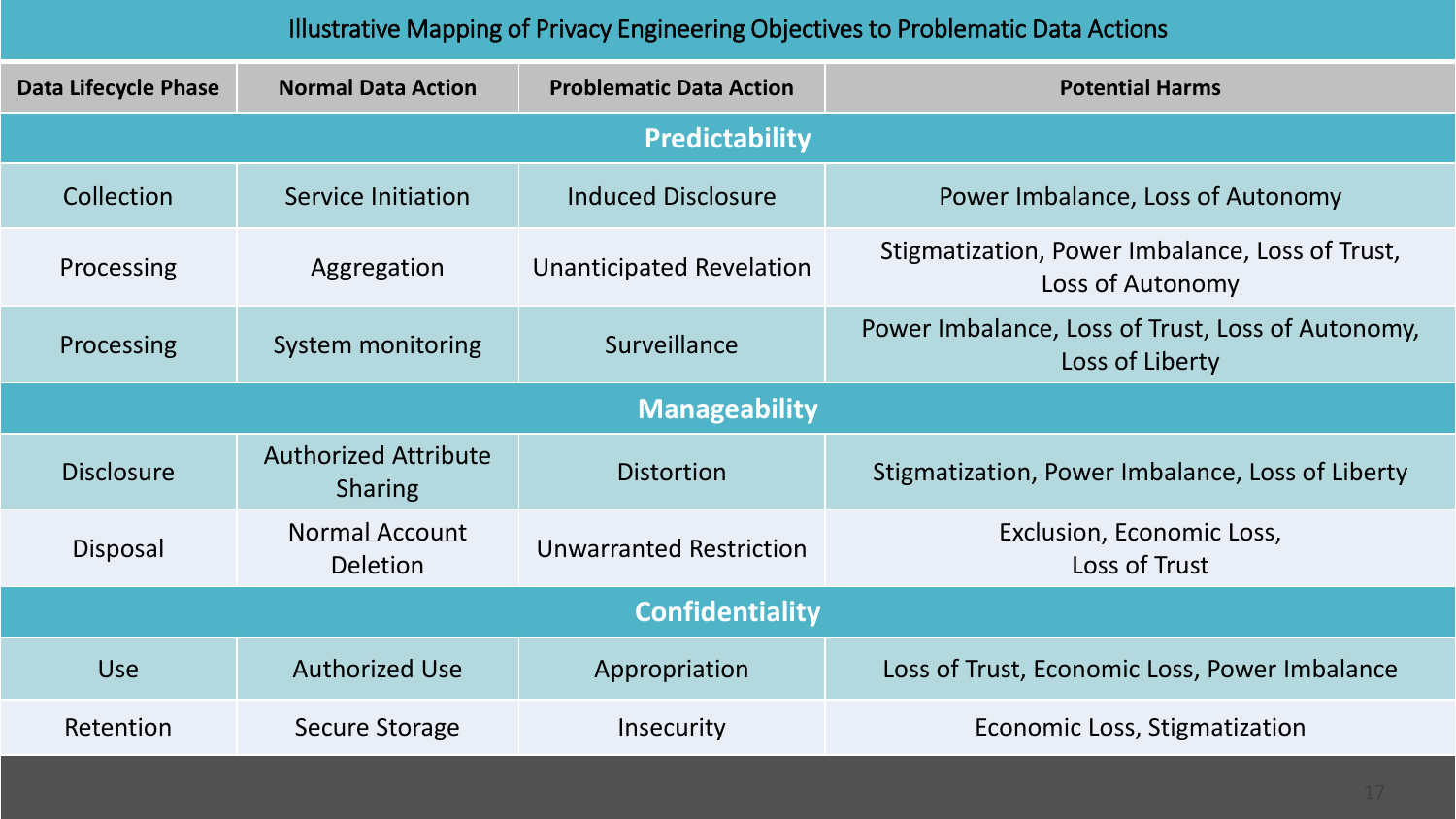

Webinar: September 26, 2014

Publish a NIST Interagency Report

• Public comment period between draft and final versions

Comments may be sent to [privacyeng@](mailto:privacyeng@nist.gov)[nist.gov](http://nist.gov) until October 10, 2014.